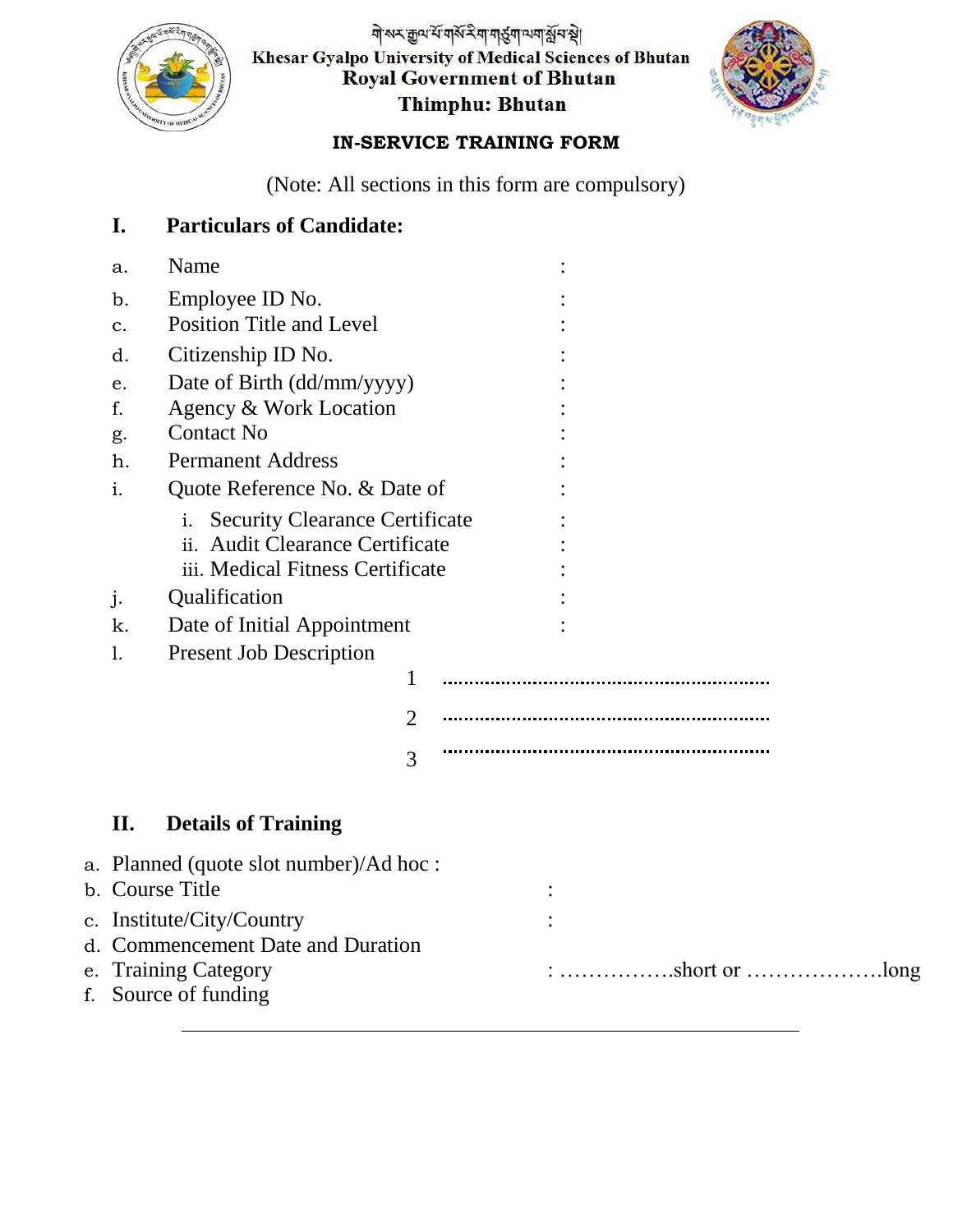

## गोरुर कुल रें गोरें रैग गईग लग रें न थे। Khesar Gyalpo University of Medical Sciences of Bhutan **Royal Government of Bhutan** Thimphu: Bhutan



III. Details of all Past Professional Training (formal and informal). (if the space provided is not sufficient, use a separate sheet). Please start with the last Training.

| <b>Course Title</b> | <b>Institute/City</b><br><b>Country</b> | <b>Start</b><br>(d d/mm/yyyy) | <b>Date Duration</b><br>(months) | <b>Source</b><br>of<br><b>Funding</b> |
|---------------------|-----------------------------------------|-------------------------------|----------------------------------|---------------------------------------|
|                     |                                         |                               |                                  |                                       |
|                     |                                         |                               |                                  |                                       |
|                     |                                         |                               |                                  |                                       |
|                     |                                         |                               |                                  |                                       |

I, hereby certify that the above information is correct to the best of my knowledge. I understand that I am liable to be subjected to disciplinary actions by appropriate authorities in the event that they find the above information incomplete and/or incorrect.

**Date: (Signature of the Candidate)**

**Official use only**

**IV.Approval of the HR Committee (attach copy.)**